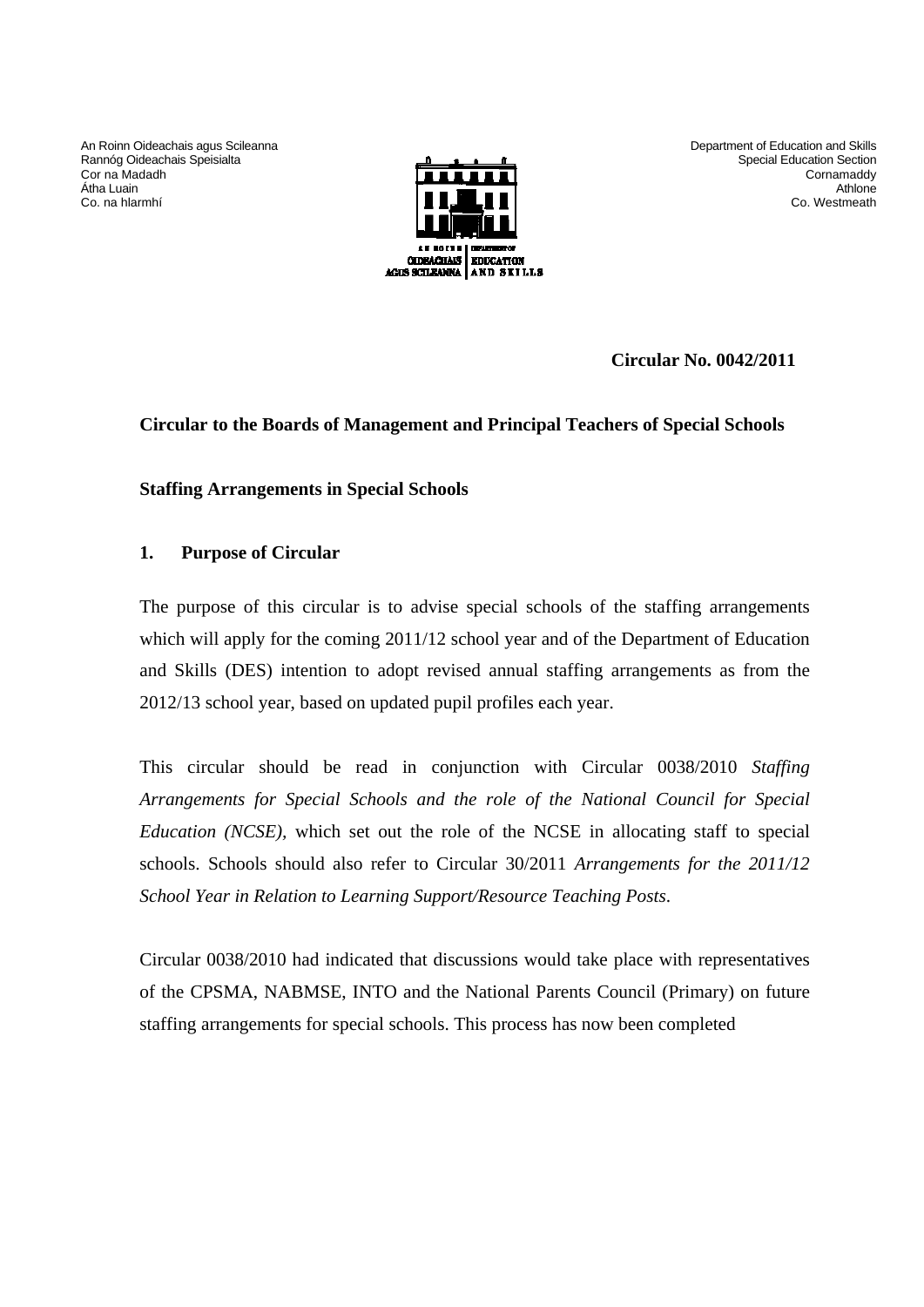### **2. Staffing Arrangements 2011/12**

#### **(i) Teaching Staff**

The data available to the NCSE indicates that there is a surplus of teaching posts across the special school sector. However, on a concessionary basis, the current teaching staff levels will be retained in Special Schools for the 2011/12 school year at existing levels, subject to the following conditions:

Some schools have a small number of excess teacher posts. In the case of these schools, the DES will, for the 2011/12 school year, authorise the NCSE not to suppress class teacher posts except where teachers are leaving such posts through retirement. This concession is conditional on schools being prepared to enrol further pupils with similar special educational needs to their existing pupil cohorts during the course of the school year on referral from the SENO. It is expected that any school with places available will enrol other pupils with similar special educational needs. Special schools should continue to liaise with their SENO to make them aware of placement availability in their schools.

In relation to special schools with expanding pupil numbers who require additional teaching posts due to pupil growth, should additional posts be required in such schools this year, they will have to met either from the current redeployment of surplus permanent teachers panels or by reductions in the special school system.

There are a small number of schools which have significant excess teacher posts. The NCSE may therefore contact these schools to review the individual circumstances in these schools and may suppress a post in such schools in order to create a post in a school elsewhere. Given that there is an overall excess of teaching posts within the special school system, no additional new posts may be allocated across the special school system and any additionally for schools must be met from overall existing resources.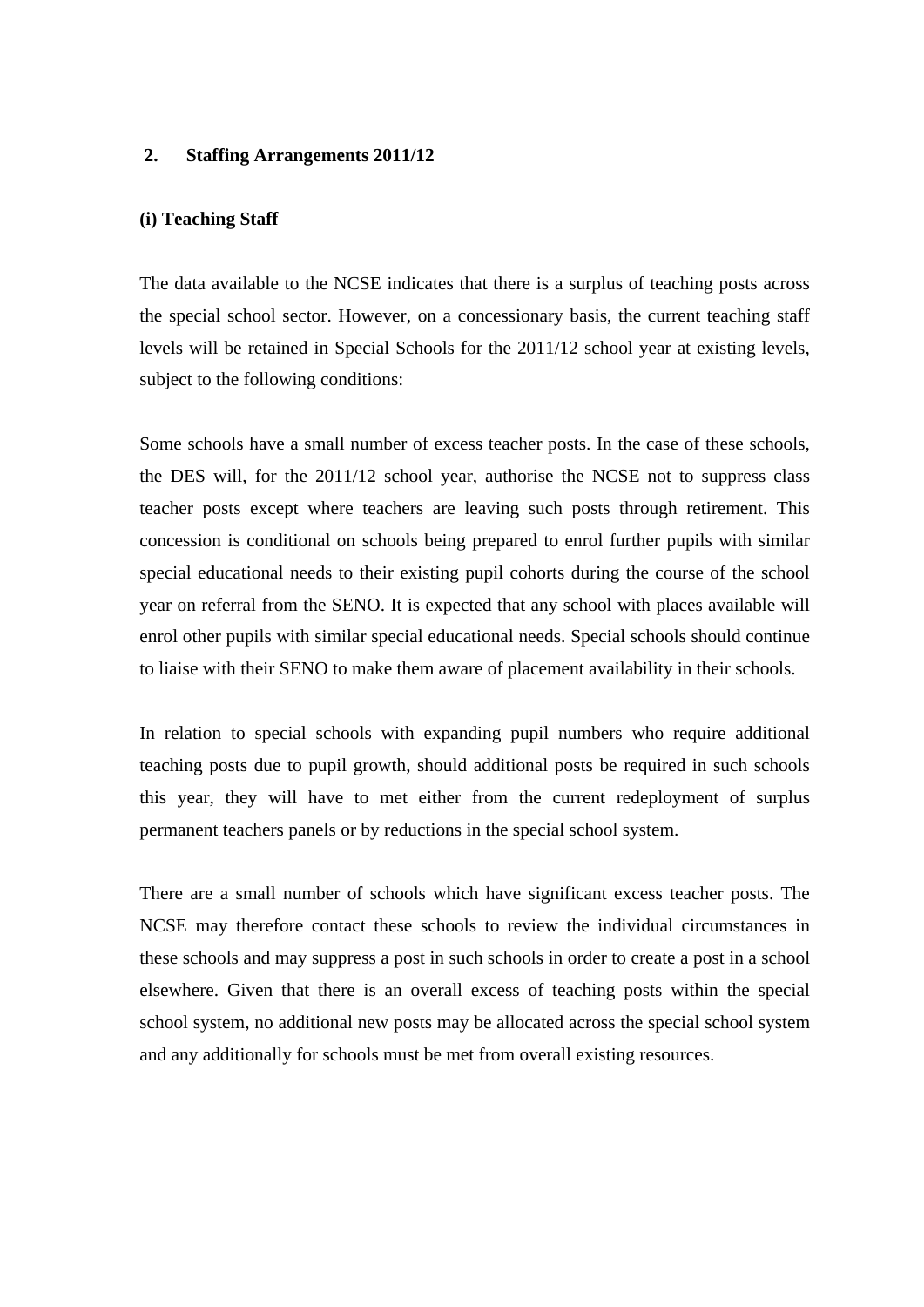#### **(ii) Special Needs Assistants**

In order for the NCSE to complete the processing of applications for mainstream schools in the first instance, the existing 2010/11 level of SNA supports will initially be rolled over in special schools for the coming school year, other than for schools with declining enrolments, with a review to take place in the Autumn of the 11/12 school year. The review will also take into account the Policy Analysis and Value for Money Review of the SNA scheme and policy advice received from the NCSE on the future of Special Schools and Classes.

For the majority of special schools, the number of new entrants to the school will be broadly balanced by the number of school leavers and as such the existing level of SNA support in the school, other than for schools with declining enrolments, will be maintained pending a review early in the school year.

### **3. Staffing Arrangements from 2012/13**

Special schools are currently staffed primarily on the basis of their official school designations, pupil numbers in the school, and teacher staffing ratios as set out in Circular 38/10.

It had emerged during the course of the NCSE SNA review that many special schools now enrol students from disability categories other than from those provided for by their existing school designations.

The DES has welcomed the fact that the many schools have expanded their remit to enrol pupils with a wide range of special needs, to meet the needs of their communities.

In the context of recent discussions on future staffing arrangements for special schools, and in order to establish a clear picture of current enrolment practices, all special schools recently provided information to the DES regarding the disability categories of all pupils presently enrolled in schools, and as to the disability categories of pupils which the school intends to enrol, or are willing to enrol, from September 2011.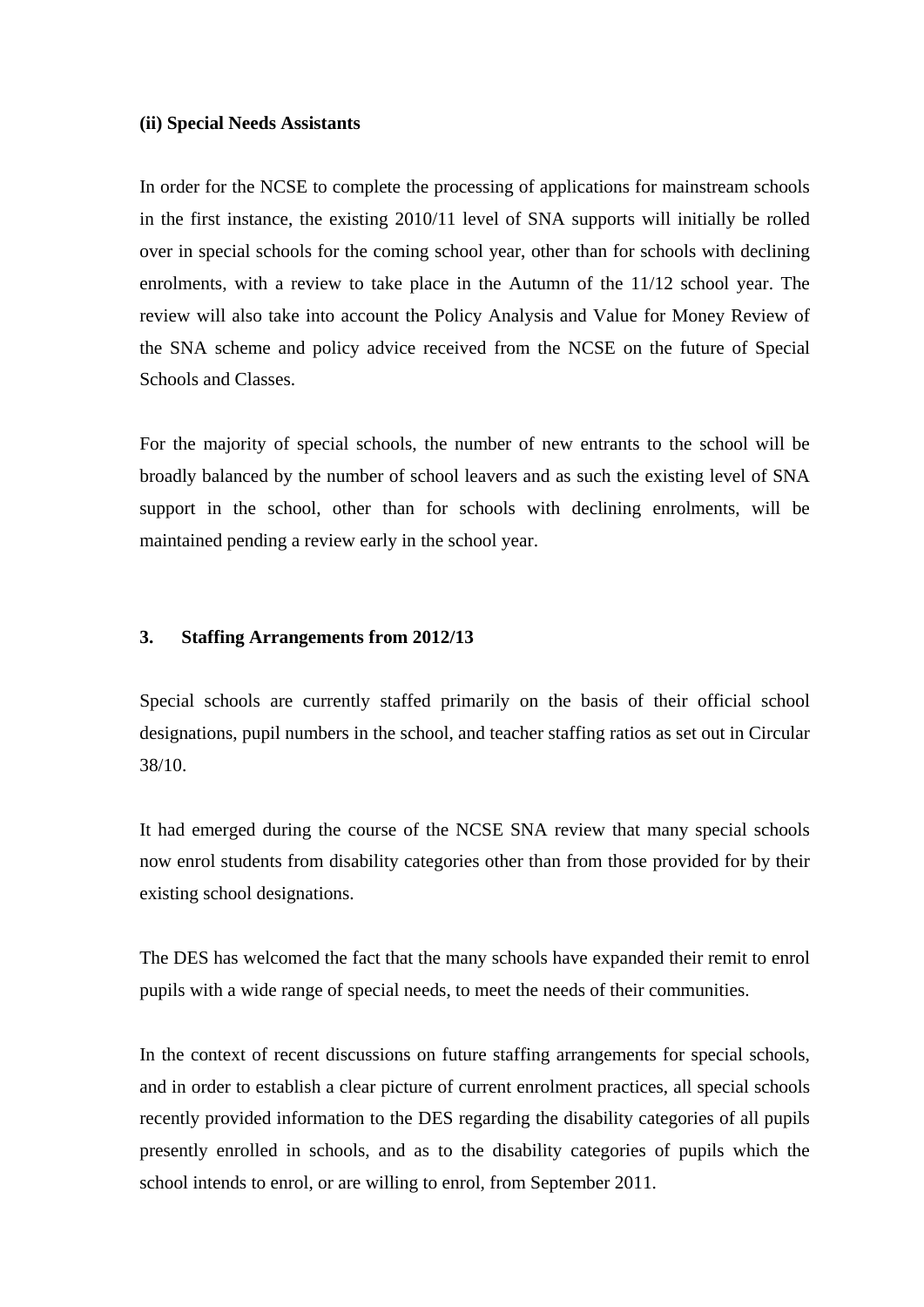This information has provided valuable clarity to the DES and the NCSE regarding the availability of special school places and the future enrolment intentions of schools. The DES appreciates the co operation of schools in completing this exercise. In order to bring greater visibility to the enrolment process and clarity to parents, special schools should now also ensure that their enrolment intentions are reflected in their school enrolment policies.

Staffing levels and pupil/teacher ratios should reflect the complexity of need that exists within individual schools and should not be solely determined by a special school's designation.

Special schools, going forward, will be staffed based on their actual current pupil profiles and the disability category of each pupil, as opposed to primarily by school designation. School staffing schedules will be reviewed and updated each year by the NCSE.

The NCSE will collect up to date and precise details of pupils attending special schools. Revised staffing arrangements, based on pupil population as opposed to being based principally on school designation, will apply with effect from the 2012/13 school year.

### **4. Other issues relating to Circular 38/2010**

This circular is intended to give clarity to special schools with regard to staff arrangements for the coming school year and to indicate the direction of staffing arrangements from the 2012/13 school year. A number of other issues in relation to special schools were considered in discussions with the Education Partners, which will be addressed through future communications, also taking into account the NCSE Policy Advice on the Future of Special Schools and Classes.

If you have any queries with regards to this circular please contact Special Education Unit on - 090-648 4166 / 4187